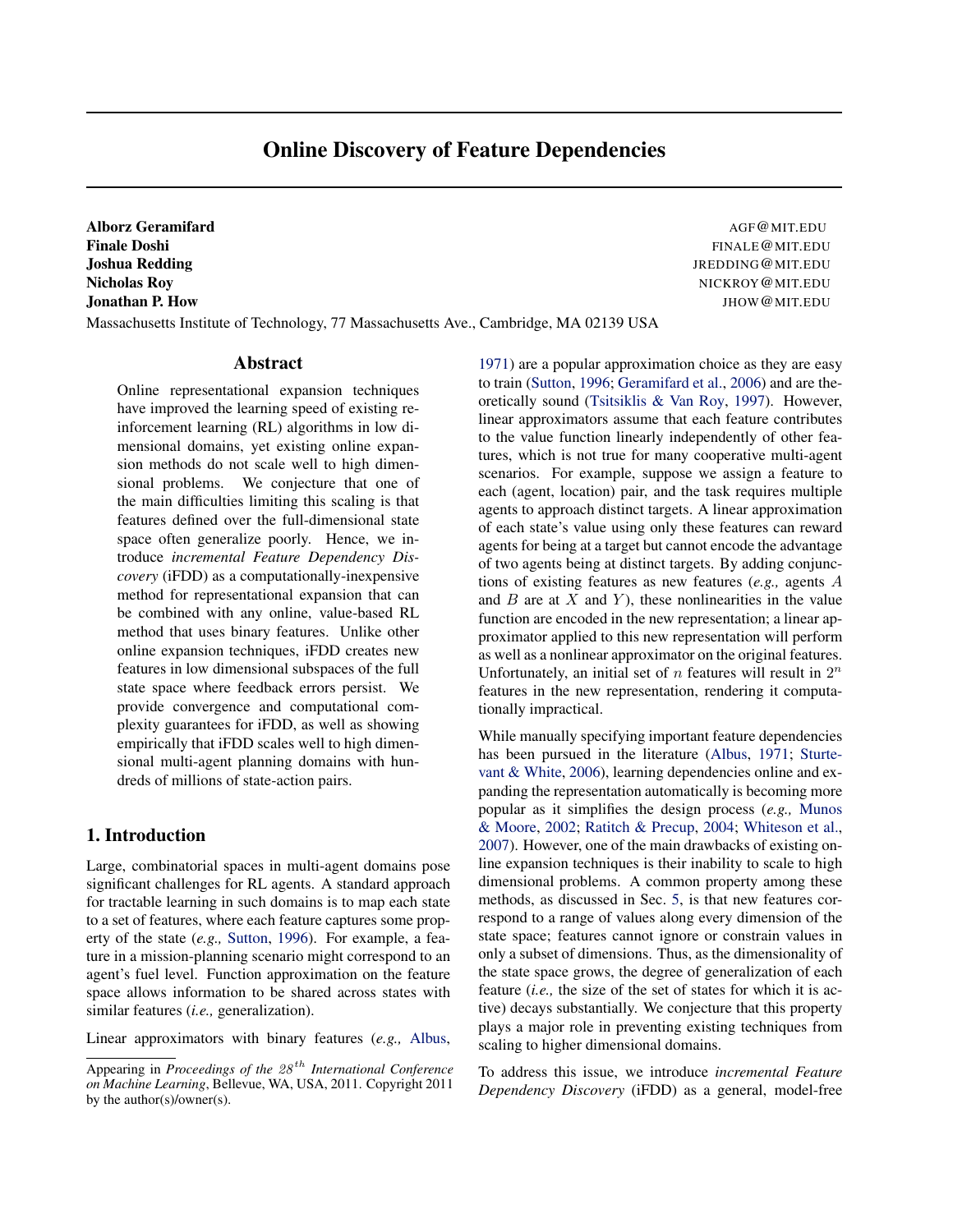representational learning algorithm that expands the initial representation by creating new features which are defined in low dimensional subspaces of the full state space. These new features are created as feature dependencies and are introduced in regions where value function errors persist. This process eliminates improper generalization (*i.e.,* inappropriate sharing of weights among states) through time. Hence, given an initial set of binary features<sup>1</sup>, we prove that iFDD reaches the best performance that any non-linear function approximation could achieve with those same features. We also show that the per-time-step computational complexity of iFDD scales with the number of *active* (*i.e.,* non-zero) features in each state, which can be kept sparse. Finally, compared to two state-of-the-art expansion methods, Sarsa using iFDD is shown to provide much faster learning in high dimensional problems.

### 2. Preliminaries

Markov Decision Processes A Markov Decision Process (MDP) [\(Sutton & Barto,](#page-7-0) [1998\)](#page-7-0) is a tuple defined by  $(S, A, \mathcal{P}_{ss'}^{a}, \mathcal{R}_{ss'}^{a}, \gamma)$  where S is a finite set of states, A is a set of actions,  $\overline{\mathcal{P}}_{ss}^{a}$  is the probability of getting to state s' by taking action a in state  $s, \mathcal{R}^a_{ss'}$  is the corresponding reward, and  $\gamma \in [0, 1]$  is a discount factor that balances current and future rewards. A *trajectory* is a sequence  $s_0$ ,  $a_0$ ,  $r_0$ ,  $s_1$ ,  $a_1$ ,  $r_1, s_2, \ldots$ , where the action  $a_t$  is chosen given a *policy*  $\pi : \mathcal{S} \to \mathcal{A}$  mapping states to actions. Given a policy  $\pi$ , the value  $Q^{\pi}(s, a)$  of each state-action pair is the expected sum of discounted rewards for an agent starting at s, doing a, and then following  $\pi$ :

$$
Q^{\pi}(s, a) = E_{\pi} \left[ \sum_{t=0}^{\infty} \gamma^{t} r_{t} \, \middle| \, s_{0} = s, a_{0} = a \right]. \tag{1}
$$

In discrete spaces,  $Q^{\pi}(s, a)$  can be stored in a table. The optimal policy  $\pi^*$  maximizes the value function  $V^{\pi}(s)$ :

$$
\forall s, \pi^*(s) = \operatorname*{argmax}_{a} Q^{\pi^*}(s, a),
$$
  

$$
V^{\pi^*}(s) = V^*(s) = \max_{a} Q^{\pi^*}(s, a).
$$

Temporal Difference Learning The temporal difference (TD) error at time  $t$  is the difference between the current value for the state-action pair and an estimate based on the observed reward and the value for the next state-action pair:

$$
\delta_t = r_t + \gamma Q^{\pi}(s_{t+1}, a_{t+1}) - Q^{\pi}(s_t, a_t).
$$

TD methods [\(Sutton,](#page-7-0) [1988\)](#page-7-0) use the TD error  $\delta_t$  as the gradient for reducing the error in the Q-function.

Linear Function Approximation A tabular representation of the action-value function  $Q$  is impractical for large state spaces, and a common approximation is to use a linear approximation of the form  $Q^{\pi}(s, a) = \theta^T \phi(s, a)$ . The feature representation  $\phi : \mathcal{S} \times \mathcal{A} \rightarrow \mathbb{R}^n$  maps states to a vector of features; the vector  $\theta$  holds linear weights. Each element of the basis function  $\phi(s)$  is called a *feature*;  $\phi_f(s) = c$  denotes feature f has value c in state  $s^2$ .

Of special interest is the set of basis functions  $\phi$  where the output is a binary vector ( $\phi : \mathcal{S} \times \mathcal{A} \to \{0, 1\}^n$ ). In this case, not only can the estimated values be computed efficiently [\(Buro,](#page-7-0) [1999\)](#page-7-0), but the weights also indicate the importance of each binary property. Finally, if  $\phi$  contains a unique feature that is active for each state-action pair then the function approximation reduces to a lookup table that assigns a separate value to each state-action pair (Eqn. 1).

# 3. Approach

We consider online value-based RL using linear function approximation given an initial set of binary features. The iFDD algorithm gradually captures nonlinearities within the linear approximation framework by introducing feature conjunctions as new binary features. We show in Sec. [4](#page-4-0) that, especially in high-dimensional domains, gradually adding feature dependencies (*e.g.,* features corresponding to low dimensional subspaces of the full state space), encourages early generalization, which can speed up learning. The algorithm begins by building a linear approximation to the value function online using the initial set of binary features. It tracks the sum of absolute value of the approximation errors for all simultaneously activated feature pairs. We term the conjunction of each tracked feature pair as a *potential* feature and the cumulative approximation error associated with it as *relevance*. Once a potential feature's relevance exceeds a user-defined threshold, iFDD *discovers* that feature as a new binary feature, thus capturing the nonlinearity between the corresponding feature pair. We note that stochastic transitions may introduce some complications that we discuss in section [6.](#page-7-0) The algorithm proceeds in three steps:

- (i) Identify *potential* features that can reduce the approximation error,
- (ii) Track the relevance of each potential feature, and
- (iii) Add potential features with relevance above a discovery threshold to the pool of features used for approximation.

Fig. [1](#page-2-0) shows iFDD in progress. The circles represent initial features, while rectangles depict conjunctive features. The relevance of each potential feature f,  $\psi_f$ , is the filled part of the rectangle. The discovery threshold  $\xi$ , shown as the length of rectangles, is the only parameter of iFDD and

<sup>&</sup>lt;sup>1</sup>Determining this initial set of binary features is important but is not the focus of this paper.

<sup>&</sup>lt;sup>2</sup>For readability, we write  $\phi(s)$  instead of  $\phi(s, a)$ , but  $\phi$  always conditions on the action. When a new feature is discovered, it is added for all actions.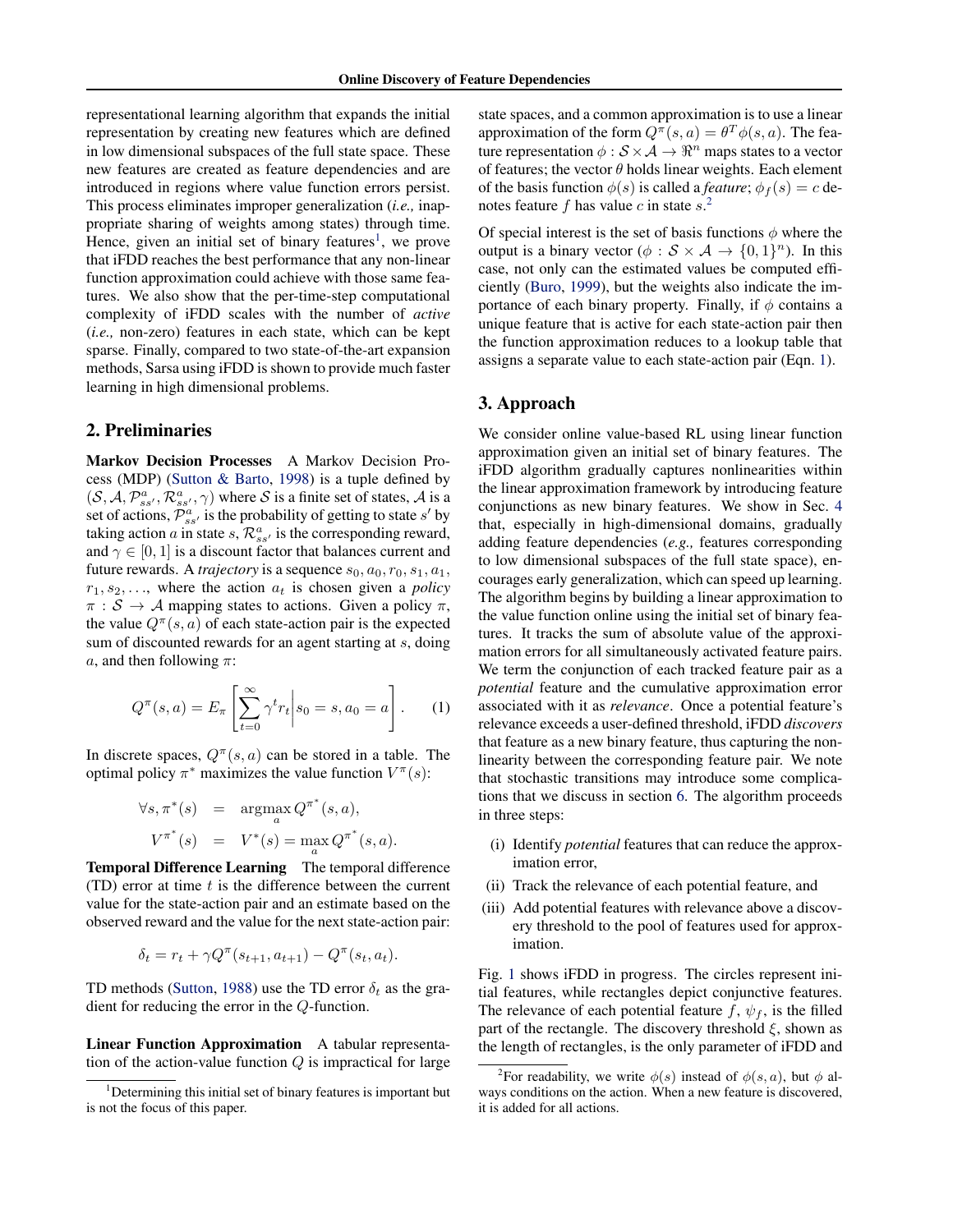<span id="page-2-0"></span>

Figure 1. A snapshot of iFDD: Initial features are circles, conjunctive features are rectangles. The *relevance*  $\psi_f$  of a potential feature  $f$  is the filled part of the rectangle. Potential features are discovered if their relevance  $\psi$  reaches the discovery threshold  $\xi$ .

controls the rate of expansion. This parameter is domaindependent and requires expert knowledge to set appropriately. However, intuitively lower values encourage faster expansion and improve the convergence to the best possible representation, while higher values slow down the expansion and allow for a better exploitation of generalization. While the ideal value for  $\xi$  will depend on the stochasticity of the environment, we found our empirical results to be fairly robust to the value of the discovery threshold.

We focus on iFDD integrated with TD learning, but any online, value-based RL method could supply the feedback error. Sec. [3.2](#page-3-0) provides a proof that for the policy evaluation case the iFDD algorithm with TD learning will converge to the best possible function approximation given an initial set of binary features. We note that, if the initial features are such that no function approximation – linear or nonlinear – can satisfactorily approximate the underlying value function, then applying iFDD will not help. For example, if a key feature such as an agent's location is not included in the initial set of features, then the value function approximation will be poor even after applying iFDD.

#### 3.1. Algorithm Details

The process begins with an initial set of binary features; let F be the current set of features used for the linear function approximation at any point in time. We use  $\phi_f(s) = 1$  to indicate that feature  $f \in \mathbf{F}$  is *active* in state s. After every interaction, we compute the local value function approximation error  $\delta_t$  (*e.g.*, the TD error), the current feature vector  $\phi(s_t)$ , and update the weight vector  $\theta$  (in the TD case,  $\theta_{t+1} = \theta_t + \alpha_t \delta_t \phi(s_t)$ , where  $\alpha_t$  is the learning rate). Next, Algorithm 1 is applied to discover new features.

The first step in the discovery process (lines 1,2) identifies all conjunctions of active features as potential features.<sup>3</sup> Considering only conjunctive features is sufficient



| <b>Algorithm 2:</b> Generate Feature Vector $(\phi)$ |  |  |  |  |
|------------------------------------------------------|--|--|--|--|
|------------------------------------------------------|--|--|--|--|

Input:  $\phi^0(s), \mathbf{F}$ **Output:**  $\phi(s)$  $1 \phi(s) \leftarrow 0$ **2** activeInitialFeatures  $\leftarrow \{i | \phi_i^0(s) = 1\}$ <sup>3</sup> *Candidates* ← ℘(*activeInitialFeatures*) \*sorted 4 while *activeInitialFeatures*  $\neq \emptyset$  do  $\mathfrak{s}$  |  $f \leftarrow \text{C} \text{ and } \text{idates} \text{ .} \text{ next}$ () 6 if  $f \in F$  then <sup>7</sup> *activeInitialFeatures* ← *activeInitialFeatures* −f 8  $\phi_f(s) \leftarrow 1$ 9 return  $\phi(s)$ 

for iFDD to converge to the best approximation possible given the initial feature set; conjunctive features also remain sparse and thus keep the per-time-step computation low. The relevance  $\psi_f$  of each potential feature  $f = g \wedge h$  is then incremented by the absolute approximation error  $|\delta_t|$ (line 4). If the relevance  $\psi_f$  of a feature f exceeds the discovery threshold  $\xi$ , then feature f is added to the set **F** and used for future approximation (lines 5,6).

The computational complexity of iFDD can be reduced through a sparse summary of all active features. Note that if feature  $f = g \wedge h$  is active, then features g and h must also be active. Thus, we can greedily consider the features composed of the largest conjunction sets until all active initial features have been included to create a sparse set of features that provides a summary of all active features.<sup>4</sup> For example, if initial features  $g$  and  $h$  are active in state  $s$  and feature  $f = g \wedge h$  has been discovered, then we set the  $\phi_f(s) = 1$  and  $\phi_g(s), \phi_h(s) = 0$  since g and h are covered by f. Algorithm 2 describes the above process more formally: given the initial feature vector,  $\phi^0(s)$ , candidate features are found by identifying the active initial features and calculating its power set  $(\wp)$  sorted by set sizes (lines 2,3). The loop (line 4) keeps activating candidate features that exist in the feature set  **until all active initial features** are covered (lines 5-8). In the beginning, when no feature dependencies have been discovered, this function simply outputs the initial features.

<sup>&</sup>lt;sup>3</sup>Conjunctions are stored in a "flat" representation, so there is only one conjunctive feature  $a \wedge b \wedge c$  for the conjunction of

features  $a \wedge (b \wedge c)$  and  $(a \wedge b) \wedge c$ .

<sup>&</sup>lt;sup>4</sup>Finding the minimum covering set is NP-complete but greedy selection gives the best polynomial time approximation.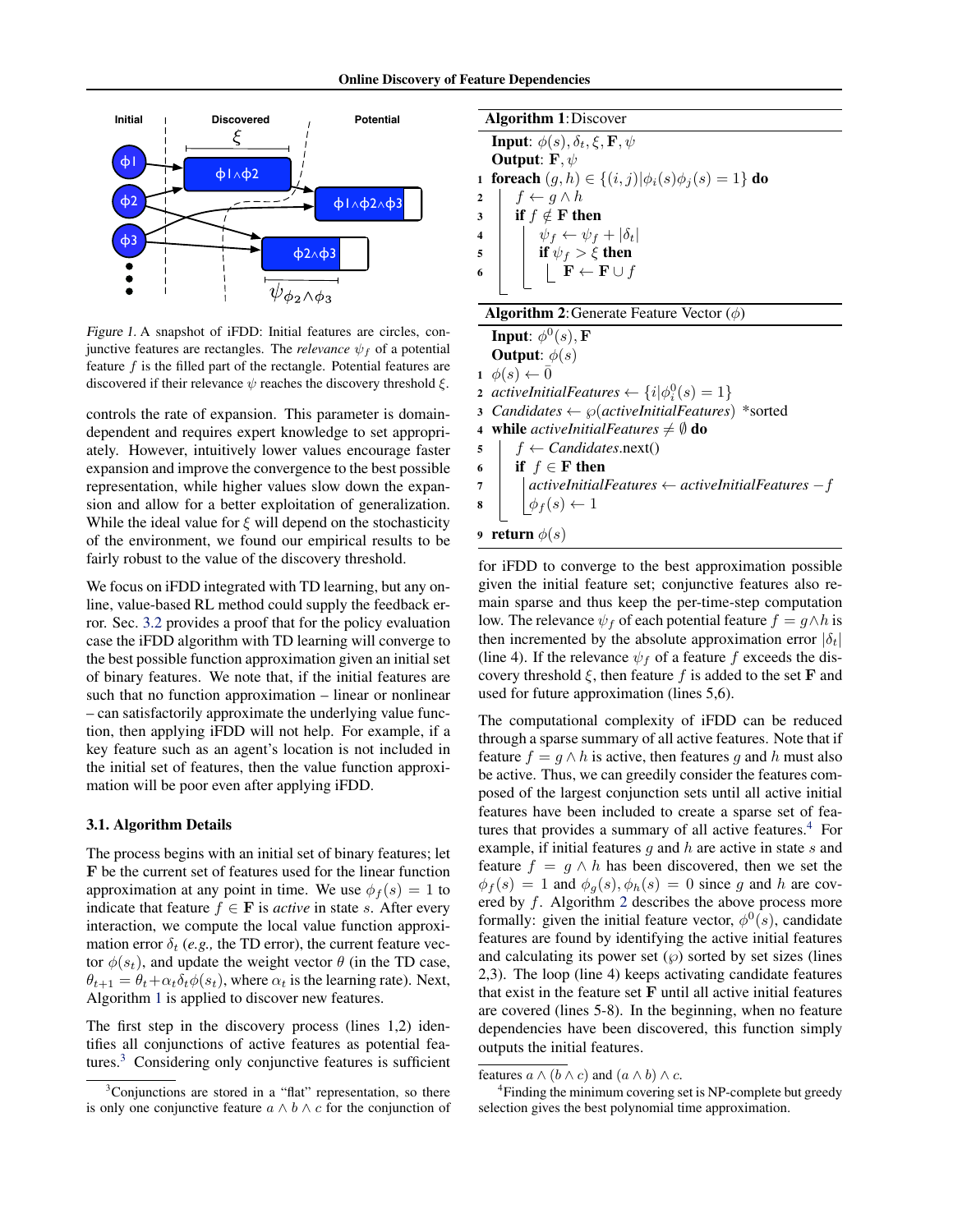<span id="page-3-0"></span>Using the sparse summary also can help speed up the learning process. Suppose there are two features  $g$  and  $h$  that, when jointly active, result in high approximation errors. However, if one of them is active, then the approximation error is relatively low. Let  $f$  be the discovered feature  $f = g \wedge h$ . In our sparse summary, when g and h are both active in the initial representation, we set  $\phi_f = 1$ and  $\phi_q$ ,  $\phi_h = 0$ . If only one is active, then  $\phi_f = 0$ . Only non-zero features contribute to the value function approximation, so the learning update rule updates  $\theta_f$  only if both  $g = 1$  and  $h = 1$ . Otherwise,  $\theta_f$  remains unchanged when  $\theta_q$  or  $\theta_h$  are updated. By separating the learning process for the states in which the feature conjunction  $f = g \wedge h$ is true from states in which only one of the features  $g$  or  $h$ is true, we can improve our value function approximation estimates for the more specific cases without affecting the generalization in other states. The iFDD algorithm initializes the coefficient for a new feature f as  $\theta_f = \theta_g + \theta_h$ , so that the value function approximation remains unchanged when first adding a feature.

#### 3.2. Properties and Performance Guarantees

The main virtue of iFDD is the way it expands the feature representation. Unlike other representation-expanding techniques (*e.g.,* [Ratitch & Precup,](#page-7-0) [2004;](#page-7-0) [Whiteson et al.,](#page-7-0) [2007\)](#page-7-0), iFDD increases the dimensionality of the space over which features are defined gradually as opposed to utilizing the full-dimensional state space. In this section, we show that our approach asymptotically leads to the best performance possible given the initial features: we first show that iFDD does not stop expanding the representation unless the representation is perfect or it is fully expanded. Next, we bound the asymptotic approximation error with respect to the true value function.

While iFDD can be used with any online, value-based RL method using binary features, we focus our analysis on iFDD combined with TD (iFDD-TD). Let  $s^i$  denote the  $i^{th}$  state. The feature function  $\phi(s)$  outputs which features are active in state s; we represent all these output vectors in  $\Phi_{|S|\times n}$ , where the *i*th row corresponds to  $\phi(s^i)^T$ . As feature conjunctions are added as new features, the output dimensionality of  $\phi(s)$  grows and adds columns to  $\Phi$ .

Completeness of Feature Expansion To show that iFDD-TD will find the best representation possible given the initial set of features, we first argue that the iFDD-TD will either find a perfect representation or will add all possible conjunctive features:

Theorem 3.1 *Given initial features and a fixed policy* π *that turns the underlying MDP into an ergodic Markov chain, iFDD-TD is guaranteed to discover all possible feature conjunctions or converge to a point where the TD error is identically zero with probability one.*

**Proof** Suppose iFDD-TD has found  $\phi$  as its final representation which neither sets the TD error zero everywhere nor includes all possible feature conjunctions. These properties imply that there is at least one state  $s$  that has at least two active features, g and h, where  $g \wedge h$  has not been explored (if no state has more than one active feature, then the feature discovery algorithm would have no combined features to propose and the representation would have been fully expanded). The absolute sum of TD errors for this  $\sum_{t=1}^{\infty}$ state s and this feature pair g and h after some time  $T_0$  is  $\sum_{t=T_0}^{\infty} |\delta_t| \mathcal{I}(s_t = s)$ , where  $\mathcal I$  indicates whether the agent was in state  $s$  at time  $t$ . By the ergodicity of the underlying Markov chain, we know that state  $s$  will be visited infinitely many times.

Since the value function approximation is not perfect, we know that there exists some state  $s'$  for which the TD error  $\delta(s')$  is nonzero. We assumed that the Markov chain induced by the policy was ergodic; ergodicity implies that there exists a path of finite length from state  $s'$  to state  $s$ . Thus, over time, the TD error at state  $s'$  will propagate to state s. The only way for feature  $f = g \wedge h$  to not be added is if the sum  $\sum_{t=T_0}^{\infty} |\delta_t| \mathcal{I}(s_t = s)$  converges to some nonzero value that is less than the discovery threshold  $\xi$ .

We now argue that the sum  $\sum_{t=T_0}^{\infty} |\delta_t| \mathcal{I}(s_t = s)$  diverges. Since the policy is fixed, we can consider the value function  $V(s)$  instead of the action-values  $Q(s, a)$ . Let  $V_{\infty}(s)$  be the converged fixed-point value function that would result from this learning process and  $V_t(s)$  be the value function at time t. Let  $\epsilon(s, t) = V_t(s) - V_\infty(s)$ . Then we can write the absolute TD error at time  $t$  as

$$
|\delta_t| = |V_t(s) - r(s) - \gamma V_t(s')|
$$
  
=  $|V_\infty(s) + \epsilon(s, t) - r(s) - \gamma V_\infty(s') - \gamma \epsilon(s', t)|$   
=  $|(V_\infty(s) - r(s) - \gamma V_\infty(s')) + (\epsilon(s, t) - \gamma \epsilon(s', t))|$ 

where, if the value function is not perfect, the first term  $(V_\infty(s) - r(s) - \gamma V_\infty(s'))$  is some constant c (if the MDP is stochastic, the absolute TD error  $|\delta_t| = |V_\infty(s) - r(s, a) \gamma V_{\infty}(s')$  will be nonzero simply because the successor state s' will vary). The second term  $(\epsilon(s,t) - \gamma \epsilon(s',t))$ decreases as  $V_t(s)$  converges toward  $V_\infty(s)$ ; we can find a time  $t = T_0$  such that  $|\epsilon(s,t) - \gamma \epsilon(s',t)| < \frac{c}{2}$ . Therefore, the sum of absolute TD errors  $\sum_{t=T_0}^{\infty} |\delta_t| \mathcal{I}(\mathcal{S}_t = s)$  is lower bounded by  $\sum_{t=T_0}^{\infty} \frac{c}{2} \mathcal{I}(s_t = s)$  and diverges.

Corollary 3.2 *If at each step of iFDD-TD the policy changes but still induces an ergodic Markov chain (*e.g., *via -greedy or Boltzmann exploration), then iFDD-TD will explore all reachable features or converge to a point where the TD error is identically zero with probability one.*

Asymptotic Quality of Approximation Thm. 3.1 implies that iFDD-TD will converge to a fixed point where the TD error is zero everywhereor the feature space is fully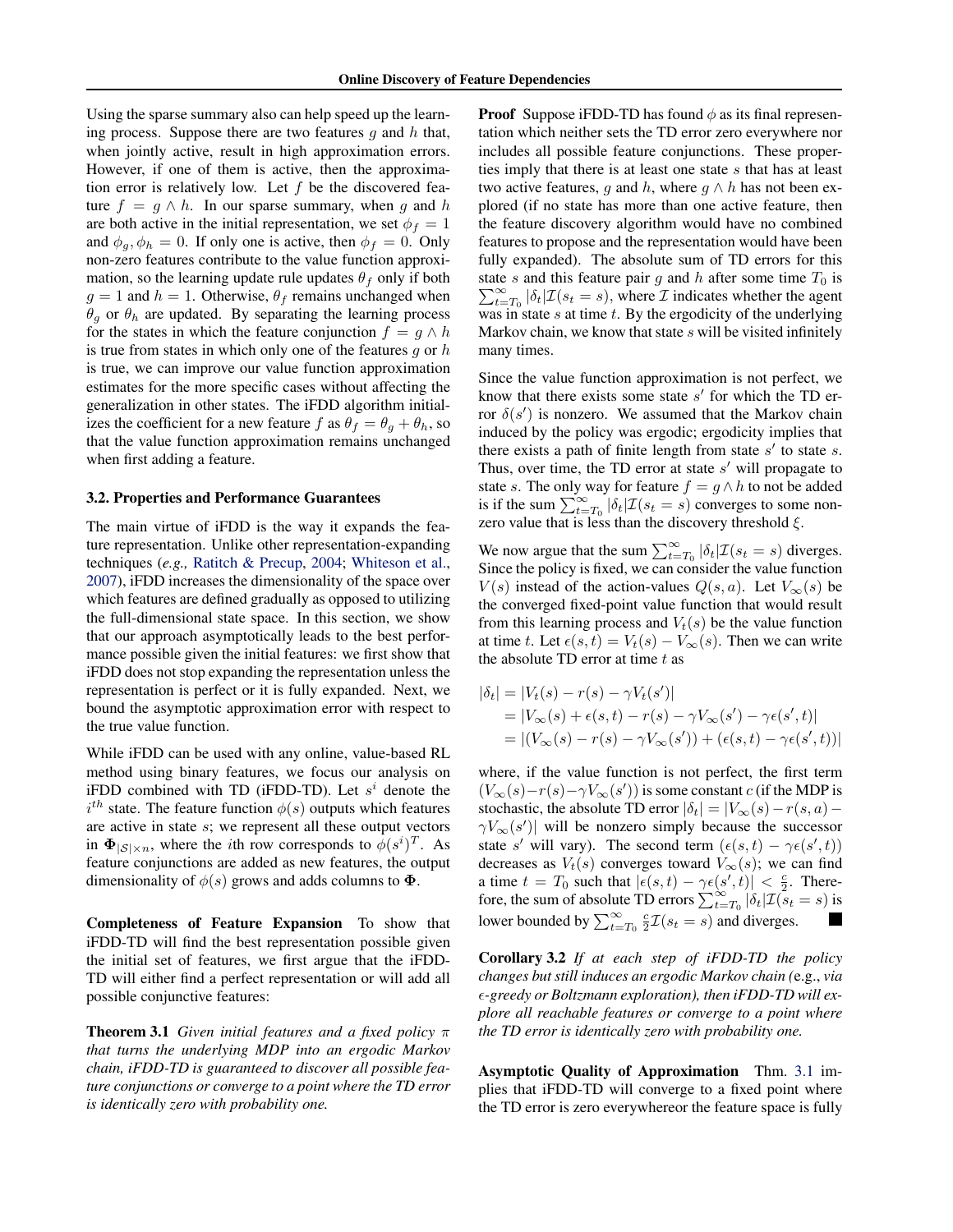<span id="page-4-0"></span>explored. Using the bound derived in Tsitsiklis and Van Roy [\(1997\)](#page-7-0), we can bound the asymptotic approximation error of iFDD with respect to this final representation. Let  $\Phi_{\infty}$  be the feature matrix that includes all conjunctive features (including initial features), and  $V^*_{|S| \times 1}$  be the vector representing the optimal value of all states.

Corollary 3.3 *With probability one, iFDD-TD converges to a weight vector* θ *and feature matrix* Φ*, where the approximated value function error, as originally shown by Tsitsiklis and Van Roy [\(1997\)](#page-7-0) for a fixed set of linear bases, is bounded by:*

$$
||\Phi\theta-\mathbf{V}^*||_\mathbf{D}\leq \frac{1}{1-\gamma}||\mathbf{\Pi}\mathbf{V}^*-\mathbf{V}^*||_\mathbf{D},
$$

where  $D_{|S|\times|S|}$  *is a diagonal matrix with the stationary distribution along its diagonal,* Π =  $\Phi_{\infty}(\Phi_{\infty}^T \mathbf{D} \Phi_{\infty})^{-1} \Phi_{\infty}^T \mathbf{D}$ , and  $||.||$  stands for the *weighted Euclidean norm.*

Proof Thm. [3.1](#page-3-0) states that iFDD-TD either finds a perfect representation with TD error zero everywhere (the approximation is exact) or exhaustively expands the whole representation. In the fully-expanded case, each state will have exactly one active feature, and thus the final feature matrix Φ (excluding zero columns) will have full column rank. The representation reduces to the tabular case and we can apply Thm. 1 of Tsitsiklis and Van Roy's work [\(1997\)](#page-7-0) to bound the error in the value function approximation.

Corollary 3.3 guarantees that our approach will achieve the best approximation for the value of policy  $\pi$  given the initial feature set.

In Sec. 4, we show empirically that our gradual approach – now combined with learning – learns more quickly than a full tabular approach (equivalent to starting out with a full set of "converged" conjunctions of basic features). Whether that value function is optimal depends on the initial choice of features; Corollary 3.3 states that we make the best possible use of given features asymptotically.

Maximum Features Explored Finally, we provide a bound on the maximum number of features iFDD-TD will explore. In general, if we begin with an initial feature set **F** with  $|F| = n$  elements, then the total number of possible features is the size of the power set of **F**,  $|\wp(\mathbf{F})| = 2^n$ . In the specific case where initial features correspond to  $d$  independent variables that can each take  $q$  values – such as a continuous MDP discretized into  $q$  buckets for  $d$  independent dimensions – we can provide a tighter bound on the number of features to be explored because only one initial feature will be active for each dimension.

Remark Assume the initial set of features is defined for an MDP over  $d$  variables, each with domain size  $q$ . The maximum number of features explored (initial + discovered) using iFDD for such an MDP is  $(q + 1)^d - 1$ .

**Proof** The number of feature conjunctions of size  $k$  is  $q^k$ . Hence the maximum number of features using Pascal's triangle amounts to:

$$
\sum_{k=1}^{d} \binom{d}{k} q^d = \sum_{k=0}^{d} \binom{d}{k} q^d - 1 = (q+1)^d - 1.
$$

A tabular representation for  $d$  variables uses  $q^d$  features, less than the  $(q + 1)^d - 1$  bound on features explored by iFDD. The difference occurs because the lookup table is the fringe of the feature tree expanded by iFDD process. While iFDD might explore more features than the tabular representation, we empirically find that iFDD often retains many fewer due to its nature of gradual expansion. Also because a minimal set of highest order clauses are active in any state, the asymptotic effective number of features used by iFDD is bounded by  $|S|$  (equal to the number of features in a tabular representation) unless a perfect representation is reached before discovering all possible features.

#### 3.3. Computational Complexity

Given  $\phi$ , let  $k_t$  be the maximum number of active features for any state and  $n_t$  be the total number of features in use at time  $t$ . The iFDD algorithm does not forget discovered features and  $\phi$  uses a greedy set covering approach to form new feature vectors. Therefore, for all times  $i < j \Rightarrow n_i \leq n_j, k_i \geq k_j$ . Hence,  $\forall t > 0, k_t \leq k_0$ . The main loop of the Discover function (Algorithm [1\)](#page-2-0) requires  $k_t^2$  operations. Using advanced hashing functions such as Fibonacci heaps, both F and  $\psi$  updates require  $\mathcal{O}(1)$  operations. Hence the per-time-step complexity of Algorithm [1](#page-2-0) is  $\mathcal{O}(k_t^2) = \mathcal{O}(k_0^2)$  $\mathcal{O}(k_t^2) = \mathcal{O}(k_0^2)$  $\mathcal{O}(k_t^2) = \mathcal{O}(k_0^2)$ . The outer loop of Algorithm 2 requires  $\mathcal{O}(2^{k_0})$  operations in the worst case and each iteration through the loop involves  $\mathcal{O}(1)$  lookup and  $\mathcal{O}(k_0)$ set difference. Hence the total per-time-step complexity of evaluating the feature function  $\phi$  is  $\mathcal{O}(k_0 2^{k_0})$ .

The computational complexity of both algorithms depends on  $k$ , the number of active features, and not  $n$ , the number of initial features. Thus, even if a method like tile coding, which may introduce large numbers of features, is used to create initial features, iFDD will still execute quickly.

# 4. Experimental Results

We compare the effectiveness of iFDD with Sarsa (see [Sut](#page-7-0)[ton & Barto,](#page-7-0) [1998\)](#page-7-0) against representations that (i) use only the initial features, (ii) use the full tabular representation, and (iii) use two state-of-the-art representation-expansion methods: adaptive tile coding (ATC), which cuts the space into finer regions through time [\(Whiteson et al.,](#page-7-0) [2007\)](#page-7-0), and sparse distributed memories (SDM), which creates overlapping sets of regions [\(Ratitch & Precup,](#page-7-0) [2004\)](#page-7-0). All cases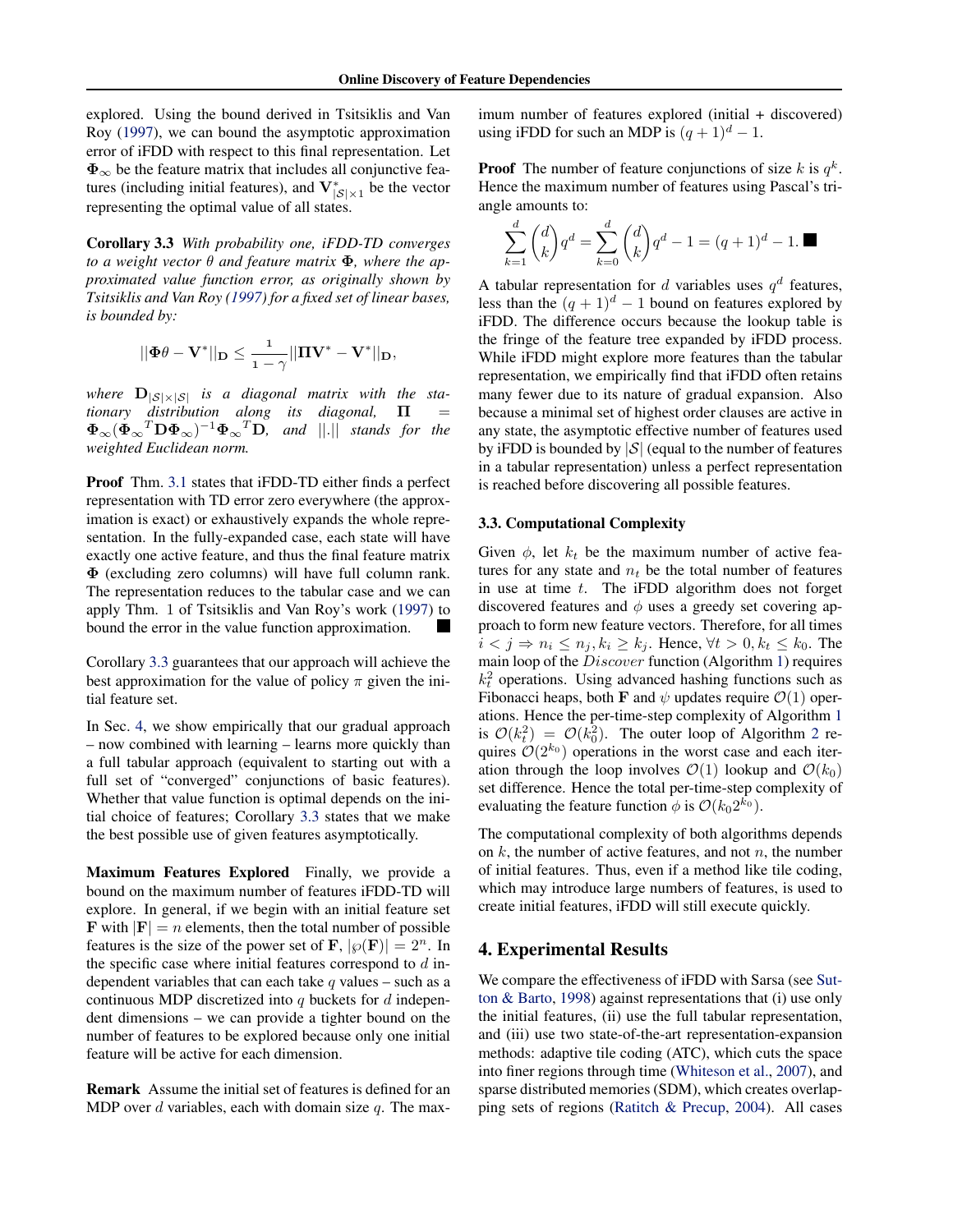used learning rates  $\alpha_t = \frac{\alpha_0}{k_t} \frac{N_0 + 1}{N_0 + \text{Episode}}$ , where  $k_t$  was the number of active features at time  $t$ . For each algorithm and domain, we used the best  $\alpha_0$  from  $\{0.01, 0.1, 1\}$  and  $N_0$  from  $\{100, 1000, 10^6\}$ . During exploration, we used an  $\epsilon$ -greedy policy with  $\epsilon = 0.1$ . Each algorithm was tested on each domain for 30 runs (60 for the rescue mission). iFDD was fairly robust with respect to the threshold,  $\psi$ , outperforming initial and tabular representations for most values.

Inverted Pendulum Following Lagoudakis and Parr's work [\(2003\)](#page-7-0), the system's state is the pendulum's angle and angular velocity,  $(\theta, \theta)$ , actions are three different torques, and episodes last up to 3000 steps. The initial features consisted of discretizing each dimension into 20 levels (for 120 features total). Fig. [2\(a\)](#page-6-0) plots the number of steps the pendulum remained balanced versus the total steps experienced (Sarsa using the original Gaussian representation is also plotted). In this relatively low-dimensional space, SDM and iFDD found good policies quickly, although SDM outperformed iFDD for the first test case after 10, 000 steps. Sarsa with the initial features never learned to balance the pendulum for more than 2, 500 steps, suggesting that the optimal value function was not linear in the initial features. The tabular representation reached near-optimal performance after about 60, 000 steps, while the Gaussian representation approach performed well after 40, 000 steps. ATC's initial advantage disappeared after many unhelpful splits that slowed generalization. representation with  $\sim$  10.1. Each algorithm was tested on  $\sim$  10.1 and a step in the step in the step in the step in the step in the step in the step in the step in the step in the step in the step in the step in the s

BlocksWorld The BlocksWorld task is to build a colorordered 6-block tower starting with all the blocks originally on the table for  $a + 1$  reward. Each block-stacking attempt costs −0.01 and has a 30% chance of the block falling back onto the table. Episodes were capped at 1, 000 steps. Fig. [2\(b\)](#page-6-0) shows the return per episode. As expected, the initial representation does poorly because it cannot capture correlations between blocks. Our iFDD approach, on the other hand, discovered the necessary feature dependencies. The tabular representation could express the optimal policy, but its expressiveness hindered generalization: it needed three times the data as iFDD to achieve the same performance. Despite our optimization attempts, ATC and SDM both learned poorly in this larger, 36-dimensional domain.

Persistent Surveillance Fig. 3(a) shows an unmanned aerial vehicle (UAV) mission-planning task where three fuel-limited UAVs must provide continuous surveillance of two targets. At any time, the UAVs may be in maintenance, refuel, communication, or target states; deterministic actions allow them to stay in place or move to adjacent states. All actions except maintenance or refuel cost a unit of fuel; UAVs gain back fuel by staying in refuel state. UAVs have perfect sensors to monitor for motor and camera failures; failed parts can be repaired by going to maintenance. Parts



Figure 3. Two UAV mission planning scenarios tors require immediate fixing while broken cameras prevent the UAV from monitoring a target. All together, the state is a 12-dimensional vector of remaining fuel, location, motor sensor status and camera sensor status for each of the three UAVs for a total of approximately 150 million state-action pairs. Initial features for each UAV are the fuel indicator, location, and the state of each of the two sensors. The action space is the combination of actions for all UAVs. We set  $\gamma$  to 0.9 and capped the episodes at 1,000 steps.

The team received  $a + 20$  reward for every time step a target was reported; to report a target a UAV had to see it from the target state and a UAV had to relay the message from the communication state. UAVs were penalized for each unit of fuel used; running out fuel outside the refuel area cost −50 for each UAV and ended the episode. The results in figure [2\(c\)](#page-6-0) show that the lack of generalization slowed learning for the tabular case: even after  $10^5$  steps, it held all agents in the maintenance area for the entire mission. ATC and SDM had similarly inefficient generalization in this highdimensional space. As before, the initial feature set could not capture the required correlations: it incorrectly generalized the consequences of running out of fuel. In contrast, the iFDD method corrected the improper generalization by incrementally adding feature conjunctions combining fuel and location. The resulting representation was able to switch to the better policy of sending UAVs out after only 20, 000 steps.

**Rescue Mission** Fig. 3(b) shows a mission-planning task where a medic UAV and a communication UAV must complete a rescue mission. The green circle shows UAVs' base location; numbers above the remaining nodes indicate the number of injured people at that node; and the cloud numbers are the probability of successful rescue. Victims are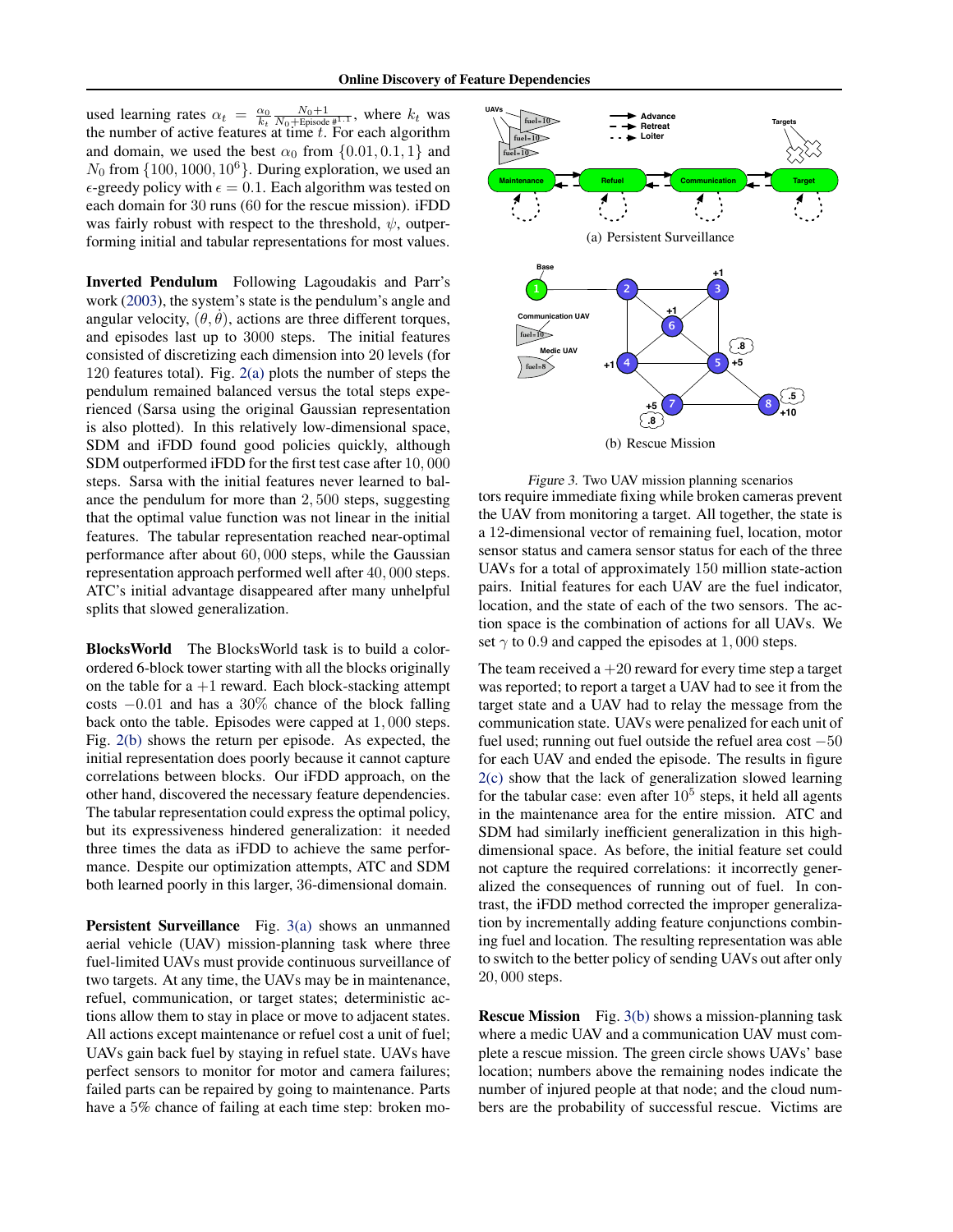<span id="page-6-0"></span>

Figure 2. Empirical results of Sarsa algorithm using various representational schemes in in four RL domains: Inverted Pendulum, Total Quickettent Surveillance, and Rescue Mission.



Figure 4. Average final feature counts. ATC and SDM, even using more features, performed poorly on high-dimensional examples. The black bar depicts the total number of state-action pairs.

saved when the medic UAV is at their node and the communication UAV is no farther than one edge away to relay back information. The medic UAV consumes a unit of fuel per movement or hover; the communication UAV may move (costs one fuel cell) or perch (costs nothing). Initial features were the fuel and position of each UAV, the communication UAV mode, and the rescue status at each node. The total state-action pairs exceeded 200 million.  $\gamma$  was set to 1.

The team received  $+1$  for each person rescued,  $-0.1$  for each unit of fuel spent, and −23 if not at base after 10 time steps or depleting all fuel. Fig. 2(d) shows the tabular representation was crippled by the scale of the problem. ATC and SDM fared somewhat better by capturing the notion of crashing early on but could not capture the complex reward structure. Learning with only the initial features proceeded quickly for the first 10, 000 steps, showing that the initial features are largely independent for this domain. However, after 20, 000 steps, iFDD's richer representation allowed it to encode a policy that outperformed all other methods.

Fig. 4 shows the average final feature counts for each domain. In Sec. [3.2,](#page-3-0) we showed iFDD can lead to a representation with more features than the tabular, but in the UAV domains, iFDD discovered approximately two orders of magnitude fewer features than tabular. Even when ATC and SDM had more features than iFDD, they still did not match iFDD's performance (except for SDM on pendulum).

Finally, to verify the effectiveness of error guided representation expansion, we compared iFDD with a random

iFDD and random expansion with equal number of features. Table 1. The final performance with 95% confidence intervals of

|                         | <b>Expansion Scheme</b> |                |
|-------------------------|-------------------------|----------------|
| Domain                  | Random                  | iFDD           |
| Inverted Pendulum       | $2953 \pm 30$           | $3000 + 0$     |
| <b>BlocksWorld</b>      | $-0.80 + 0.06$          | $-0.24 + 0.10$ |
| Persistent Surveillance | $174 + 44$              | $280 + 49$     |
| Rescue Mission          | $10 + .74$              | $12 + .75$     |

approach that adds feature conjunctions out of the potential set of features uniformly. For a fair comparison, we replaced iFDD's discovery threshold with a fixed discovery rate shared with the random approach. Table 1 shows the mean final performance of both methods (100 runs per domain except Persistent Surveillance with 30 runs); non-overlapping 95% confidence intervals show iFDD was significantly better than random expansion in all domains. Both methods took roughly the same computation time.<sup>5</sup>

# 5. Discussion and Related Work

Adaptive Function Approximators (AFAs) have been stud-ied for more than a decade (see Busoniu et al., [2010,](#page-7-0) Section 3.6.2). We focused on refinement AFAs with linear and sublinear per-time-step complexities, amenable to online settings. We empirically showed that iFDD scales RL methods to high-dimensional problems by creating features in low dimensional subspaces of the full state space. For example, in the UAV domain, when a new feature conjunction of low fuel and being at base is discovered, this feature is defined in the two-dimensional subspace of fuel and location, ignoring all other dimensions. Previous work has done this process manually through tile coding [\(Sutton,](#page-7-0) [1996\)](#page-7-0).

Both ATC and SDM create features in the full dimensional space limiting generalization as the dimensionality grows. While batch AFAs [\(Keller et al.,](#page-7-0) [2006;](#page-7-0) [Mahadevan et al.,](#page-7-0) [2006;](#page-7-0) [Parr et al.,](#page-7-0) [2007\)](#page-7-0) are promising, their computational demand often limit their application in online settings. Fur-

 $5$ Table 1 and Figure 2 differ because the discovery rate was set low enough to ensure a non-empty pool of potential features at all time steps. See our technical report for more information at http://acl.mit.edu/iFDD-Tech.pdf